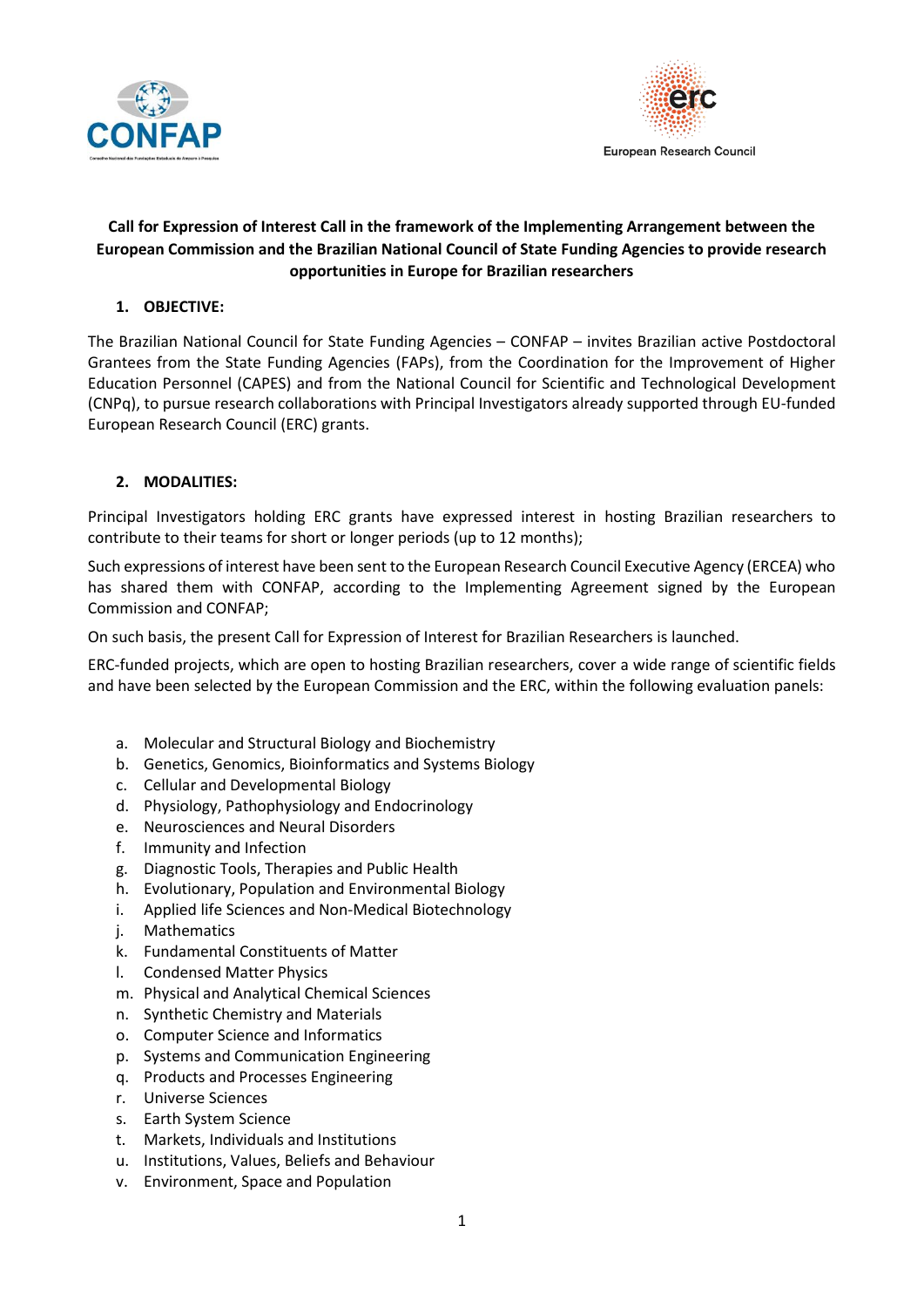



- w. The Human Mind and Its Complexity
- x. Cultures and Cultural Production
- y. The Study of the Human Past
- z. Synergy

## Modalities of implementation are divided in the following steps:

- I. Brazilian researchersshould, in first instance, contact their respective FAP in order to verify if specific additional eligibility criteria are requested.
- II. Brazilian researchers interested in the up mentioned fields of research, and which comply with the eligibility conditions described in Item 4, are invited to send a Letter Expression of Interest to CONFAP (model provided in Annex A of the present call).
- III. Subsequently, CONFAP informs them, through the issuance of a *Dear Colleague Letter*, providing information about the ERC-funded projects that may host interested Brazilian researchers, including the description of their respective ERC-funded projects and contacts.
- IV. Brazilian researchers have to contact the Principal Investigator holding the ERC grant of the project that is of interest and must reach with him an agreement on the possibility of joining his research team as well as jointly define a Work Plan and related conditions.
- V. Brazilian researchers have to send to their respective FAPs their proposal, following agreements taken with the Principal Investigator holding the ERC grant and according to the orientations in Item 4.
- VI. Each FAP involved (depending on the State of origin of the applicant Brazilian researcher) will assess the proposal and communicate to CONFAP the results of such assessment.
- VII. Results are then communicated to the ERC and to the Principal Investigator holding the ERC grant, and are subsequently published.

## **3. FUNDING:**

Scientific exchanges shall start in the second semester of 2017 and can be either performed on a more extended timeframe (i.e. lasting 6 to 12 months) or be divided in multiple and shorter visits, i.e. to perform joint experimentation or similar research activities.

Brazilian active Postdoctoral grantees from FAPs, CAPES and CNPq will continue to receive their salaries and/or scholarship according to their institutional terms and conditions.

The Brazilian State Funding Agencies linked to the selected Brazilian Researchers (from the State of Origin of the researchers – i.e. where they actively work) will provide support for travel expenses. In case of a longterm visit (6 months or longer); travel allowance for accompanying family may also be covered.

Visiting Brazilian researchers which shall be incorporated into the research teams of the ERC-funded Principal Investigators (at the Host Institution of the ERC projects), for the duration of the visit, may receive support from the ERC grant, and such funding shall be negotiated and defined by the ERC funded Principal Investigators and the Brazilian researchers.

The ERC-funded Principal Investigators are expected to establish and decide in advance, with the visiting Brazilian researcher, the research conditions, which should offer an enabling environment for the research visits and be in line with the applicable national law and any other rules and regulations applicable on the Host institution.

The costs, which can be reimbursed under the ERC grant, must be eligible within the terms of the grant and the maximum amount of the ERC grant cannot be increased for this purpose.

Eligible cost categories include: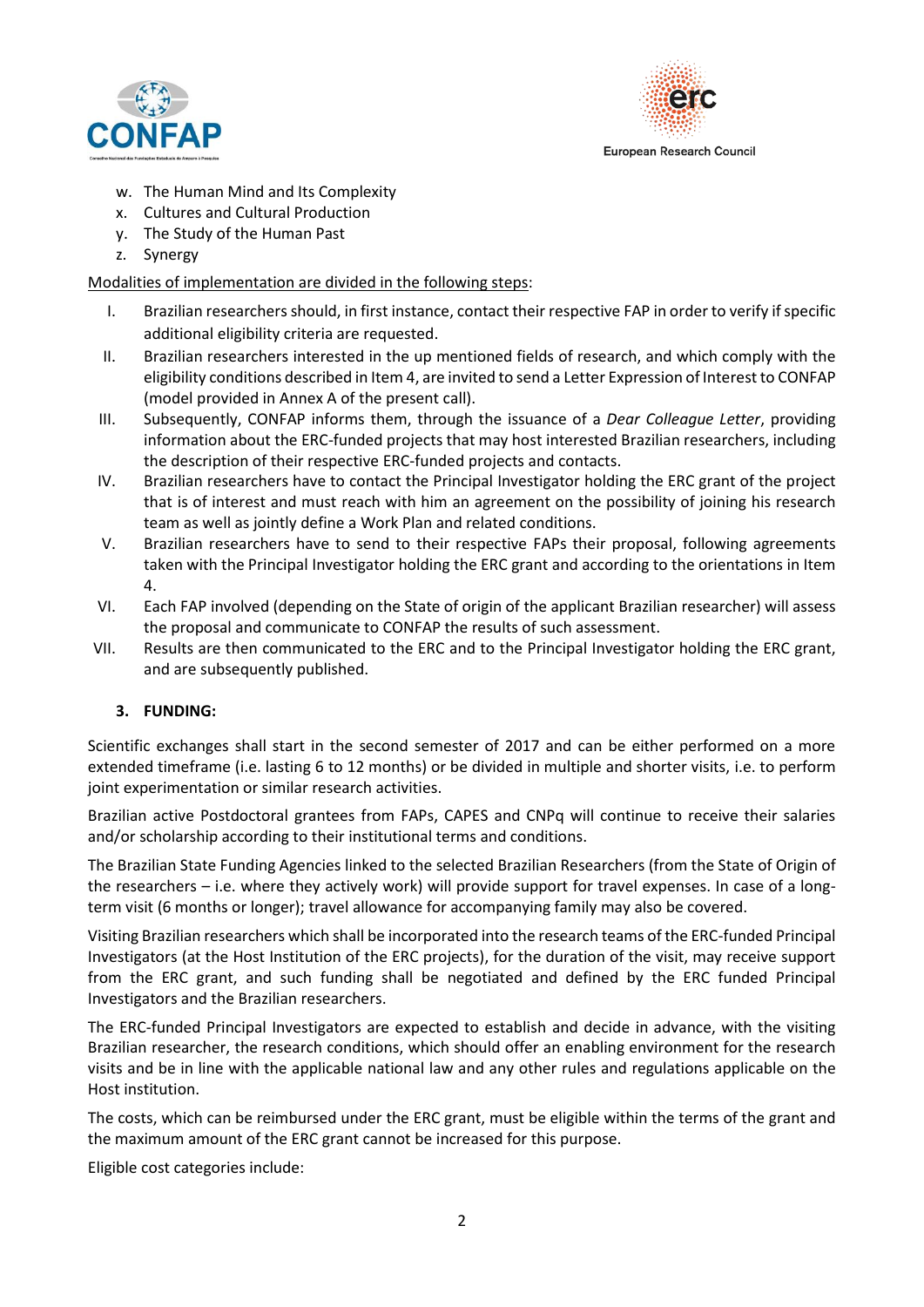



- a) subsistence costs on a per diem basis, or any other applicable modality of the Host Institution, in accordance with the applicable national law and any other rules or regulations applicable on the Host Institution, commensurate to the level of experience of the individual visiting researcher;
- b) any other eligible costs incurred during the visit of the Brazilian researchers that are directly related to the ERC-funded project.

# **4. ELIGIBILITY:**

Eligible Brazilian Researchers are: active Postdoctoral Grantees from the State Funding Agencies (FAPs), from the Coordination for the Improvement of Higher Education Personnel (CAPES) and from the National Council for Scientific and Technological Development (CNPq).

Under the present Call for Expressions of Interest, the interested researchers should, in first instance, contact their respective FAP in order to verify if specific additional eligibility criteria are requested.

### Submission of proposals:

a) In a first step, researchers must send to CONFAP (Item 2, Point II): a letter of Expression of Interest, using the template indicated in Annex A of the present Call for Expression of Interest, in order to receive from CONFAP information about the ERC-funded projects that may host interested Brazilian researchers, including the description of their respective ERC-funded projects and contacts.

The Letter for Expression of Interest must specify how the researcher complies to the eligibility criteria of the present call.

- b) In a second step, researchers must contact the ERC Grantee of the project that is of interest and reach an agreement on his participation. The researcher needs to receive from the ERC Grantee and from the Host Institution a formal acceptance, which is necessary in order to be eligible to submit the proposal to the respective FAP.
- c) In a third step, researchers must submit, directly to the respective FAP (Item 2, Point V):
	- a. Curriculum Vitae;
	- b. Work Plan, facilities and resources that the ERC-funded Principal Investigator and Host Institution shall provide to the Brazilian visiting researcher;
	- c. Letter of Acceptance from the University or Research centre of Origin of the Brazilian researcher;
	- d. Letter of Acceptance from the ERC-funded Principal Investigator, indicating his consent on integrating the Brazilian researcher in his team and on his proposal and Work Plan;
	- e. Letter of Acceptance from the Host Institution in Europe, which confirms the availability to receive the Brazilian researcher in the terms and timing foreseen in the Work Plan.

#### **5. ASSESSMENT:**

Assessment of proposals will be done by each FAP individually and will be then communicated to CONFAP.

Assessment criteria are based on the unique criteria of Scientific Excellence, in coherence and in order to be aligned with ERC grants.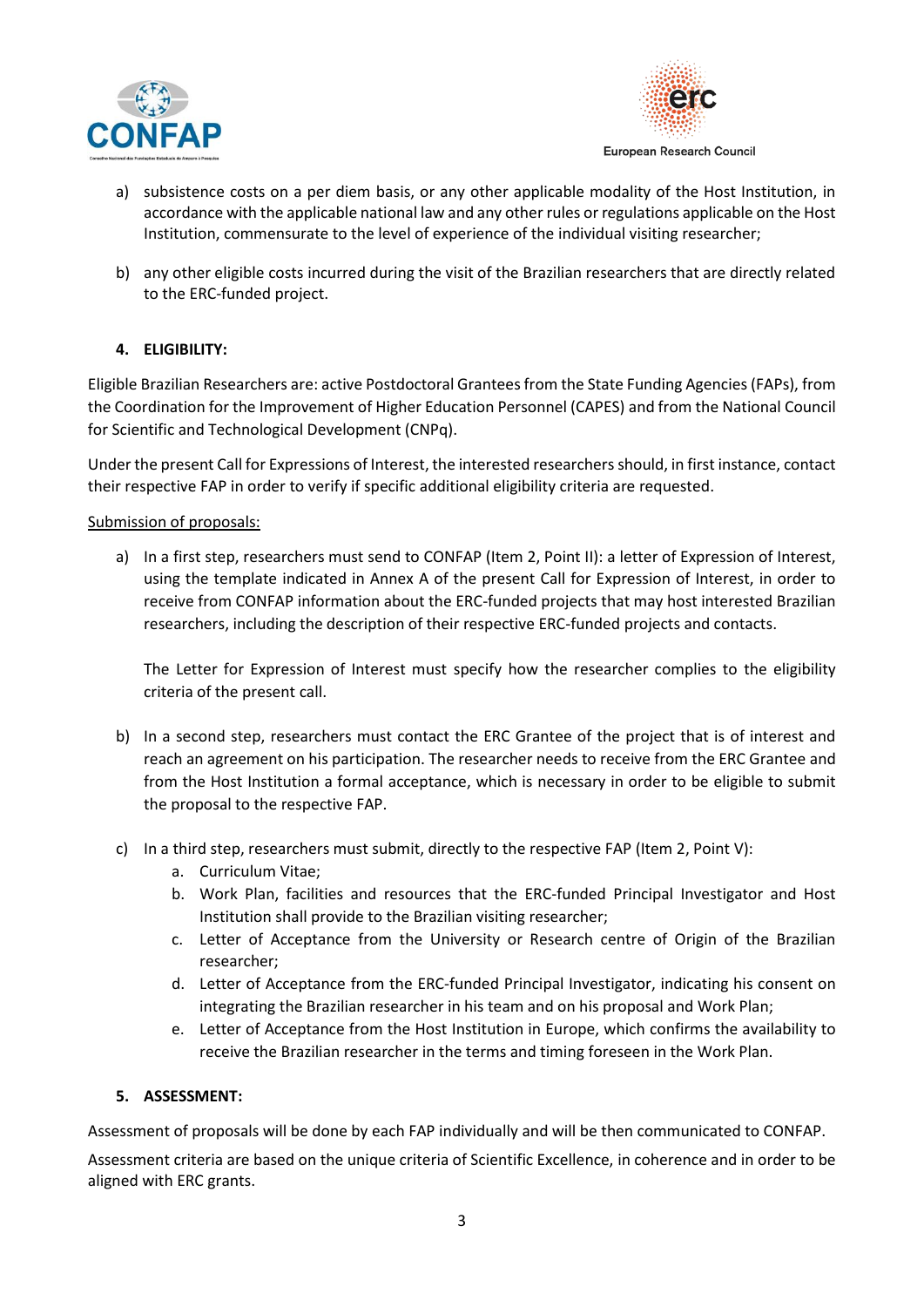



Scientific Excellence shall consider the academic background, quality, publications, technological development, participation in public, private, national or international funded projects.

Scientific excellence shall also consider the Work Plan, which is presented as well as the impact and importance of the collaboration for the Brazilian context.

Originality, innovation and feasibility shall also be assessed in this framework.

### **6. DEADLINES:**

The interested Brazilian researchers should express their interest in receiving from CONFAP information about the ERC-funded projects that may host interested Brazilian researchers in a timely manner, in order to be able to submit their complete proposal, covering all the documents requested in Item no. 4 within the deadline: **31st of May 2017**.

Letters of Interest at the first stage and complete proposals at the second stage must be sent in electronic format, at the following email address: **confap.erc.ia@gmail.com**

Results shall be published on CONFAP's webpage: http://confap.org.br/news/horizonte-2020/

Additional information - 'ERC teams open to the world':

<https://erc.europa.eu/funding-and-grants/managing-project/set-up-develop-your-team>